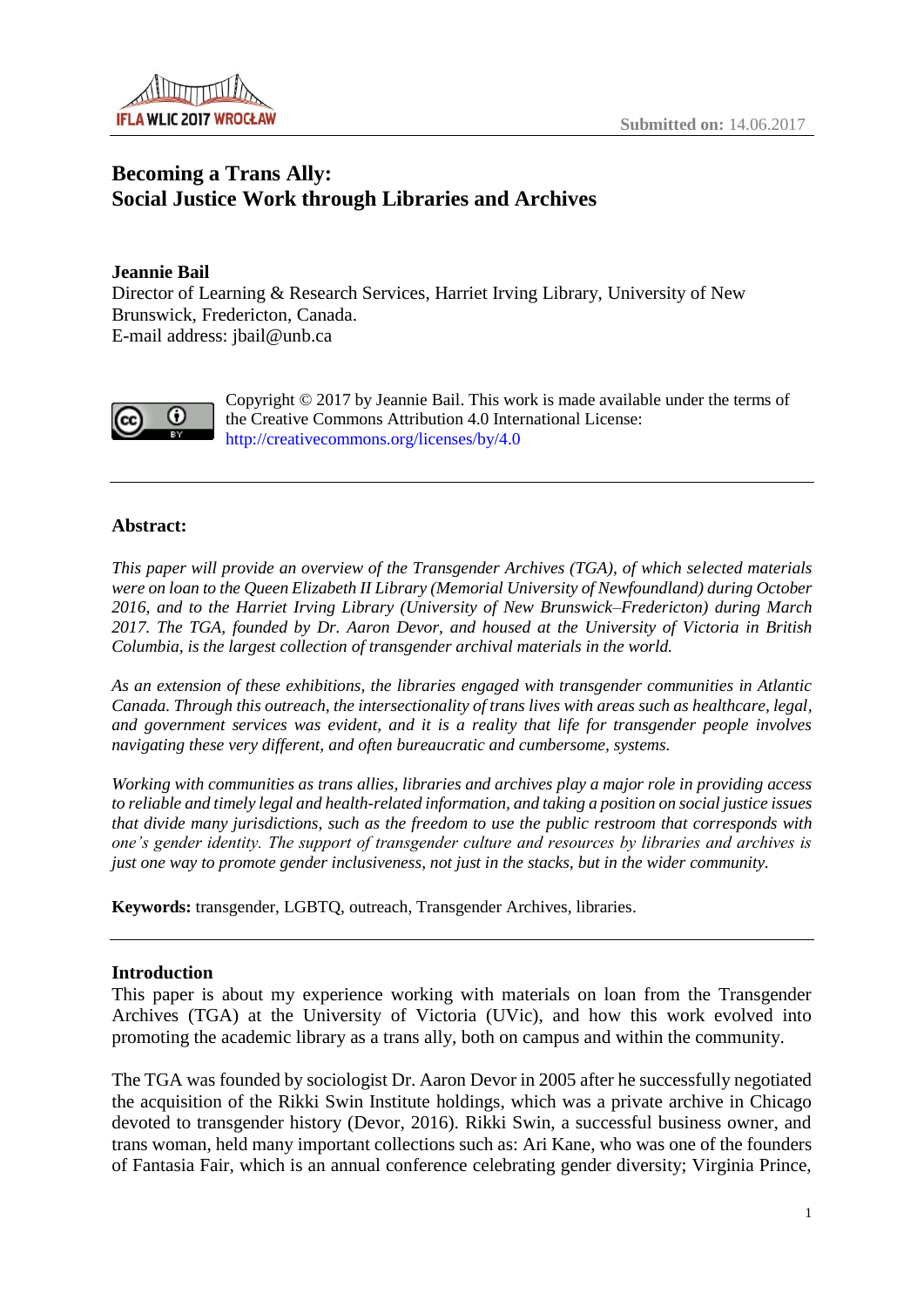the former publisher and editor of *Transvestia*, a ground-breaking publication for crossdressers; and the International Foundation for Gender Education (Devor, 2016). Other prominent acquisitions and donations followed, including the collection of Reed Erickson, founder of the Erickson Educational Foundation, and the collection of Stephanie Castle, founder of the Vancouver-based trans advocacy organization, The Zenith Foundation (Devor, 2016). In 2011, the TGA had its official launch at the Canadian LGBT History conference.

I first encountered the TGA in June 2014 during a tour of academic libraries in Victoria, BC. I was in town attending a library conference, and had signed up for a tour of the McPherson Library at UVic. One stop on the tour was the Archives, which happened to have a small exhibit of some items from the TGA on display at the time. I was struck by the selection of materials in this collection, as there tends to be a lack of representation within archives of LGBTQrelated holdings. Here, trans history was presented, front and center, in a library setting, and it was a powerful experience to witness a history that often is marginalized in society.

Recognizing the lack of LGBTQ holdings in the archives at my own institution at the time, Memorial University of Newfoundland (MUN), I reached out to UVic in 2016 to see if it would consider a loan. I have been active in library outreach to diverse user groups, and saw the possibility of organizing an exhibition as a way to support and connect with LGBTQ organizations both on and off campus. Fortunately, both MUN and UVic were supportive, and we coordinated a loan of 67 items from the archive, mostly duplicate publications. This loan was arranged to coincide with the 2016 St. John's Storytelling Festival, which featured trans activist and writer, Ivan Coyote. I served as the curator for the exhibition, which was held at Queen Elizabeth II Library in October 2016, and also helped organize a book reading and signing for Ivan Coyote, who was promoting their new book *Tomboy Survival Guide*.

In December 2016, I accepted a new position at the University of New Brunswick (UNB), and, one of the the first things I did was contact the head of Archives & Special Collections to see if UNB would be interested in hosting the TGA material. Fortunately, there was interest, and UVic graciously agreed to extend the loan. Fortuitously, at the same time, there was a bicampus initiative between UNB and St. Thomas University to hold the first-ever Queer Research Day (QRD). In addition, an experiential learning course, ARTS 3000, provided the library with an undergraduate student who, not only helped organize the conference, but curated an exhibition of the TGA materials, which was a highlight of the QRD program.

Due to my work with these two projects, which involved the library chiefly because of the TGA loan, I learned a lot about and from the transgender community, and will highlight a few areas where libraries can support and serve as allies.

### **Collection development**

A 2007 assessment of the information needs of transgender communities in Portland, Oregon, found that the top-requested materials are health and legal resources (Beiriger & Jackson). Although libraries should play an important role in providing access to this information, the authors found that, at least in this small sample, libraries are "grossly underutilized as an information resource" and that trans people surveyed primarily use the Internet to look for information (Beiriger & Jackson, 2008, p.52). While using the TGA collection at UVic in 2016, I was struck by something I read in a letter in the Virginia Prince fonds. It was written by a physician and addressed to Virginia, who was, as previously mentioned, a trans activist and publisher of *Transvestia.* The physician wrote "all my education about my dual gendered nature has come from community literature, not from what I found in the medical library."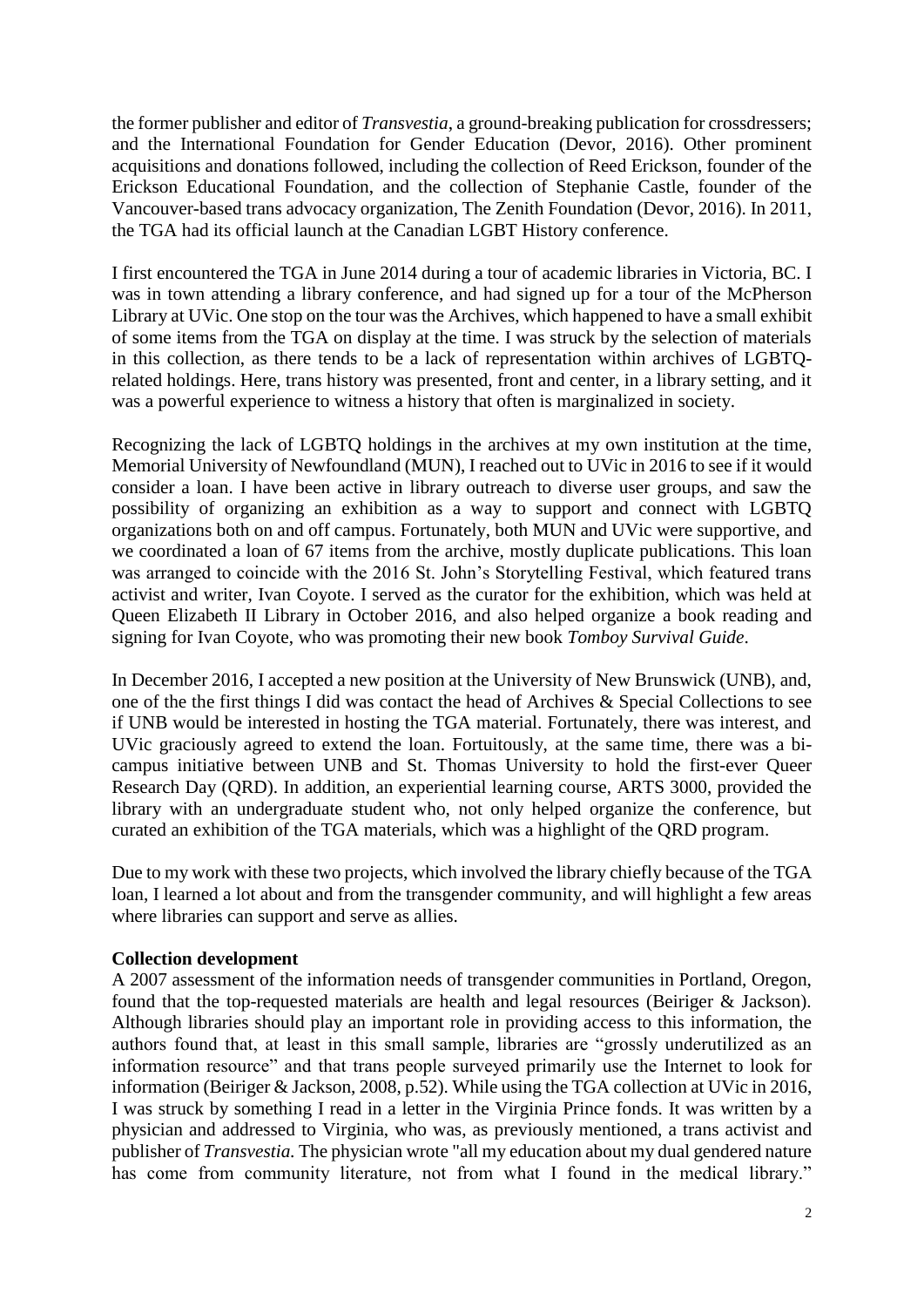(Correspondence from a physician to Virginia Prince, n.d.). I was struck by this statement and it underscored the lack of credible information available at the time to even a medical doctor. This sentiment was contextualized by McEacheron (2016) who stated "I think that it is vital to acknowledge the marginalized voices of those within the LGBTQIA+ community, and to simultaneously acknowledge some of the marginalized information sources within librarianship and academia—such as blogs and magazines—particularly because marginalized voices often speak from marginalized platforms like these." (McEacheron, 2016, p.185).

For collections librarians, knowledge of the needs of the community, along with selection tools such as bibliographies, book reviews and features such as K.R. Roberto's "Beyond Caitlyn Jenner" (2016) are crucial in building a strong collection. An excellent resource titled "TRANScending Identities: A Bibliography of Resources on Transgender and Intersex Topics" was compiled for the American Library Association's GLBT Round Table by Nancy Silverrod of the San Francisco Public Library (2008). Also useful are identifying prominent trans authors such as Jennifer Finney Boylan, Kate Bornstein and Julia Serano, and publishers that specialize in LGBTQ literature such as Arsenal Pulp Press, Seal Press, Topside Press and Transgress Press. Organizations such as the American Library Association and the Lambda Literary organization also sponsor award programs that are excellent places to find books.

As an offshoot of my work with the TGA, I collaborated with a Sociology professor at MUN, Dr. Ailsa Craig, on an annotated bibliography on Transgender Culture and Resources for the ALA publication *Reference & User Services Quarterly*, which will appear in its Summer 2017 issue (Bail & Craig, 2017). We were careful not to duplicate the efforts of Roberto and Silverrod, and included non traditional sources such as databases, video collections and podcasts. These compilations of resources can be useful for drawing awareness to, and promotion of, transgender titles. At my current institution, UNB, I was approached by the Human Rights Officer, who was looking for a list of LGBTQ materials in local libraries. I found some great inspiration from the Fredericton Public Library, which had created a colourful handout on children's LGBTQ books. Other Canadian libraries such as Vancouver Public Library have also created transgender-focused reading and book lists (Smith, 2016).

### **Community outreach**

One of the best parts of becoming involved with the trans community is outreach and meeting with trans people and trans allies. I felt very fortunate to have been invited by one of its chief organizers to the first Trans Needs Summit, held in St. John's in 2016. Those attending the summit ranged from health care providers to government policy makers to students to trans men and women to parents of gender creative children. In other words, a huge cross section of the trans community. While there, it became evident that libraries and archives can play an important role because of the strong need and demand for providers of credible information, programmers of LGBTQ events and preservers of trans history.

Working with the TGA also brought me in contact with student groups such as the Lesbian, Bisexual, Gay & Transgender Resource Centre at MUN, and a group of nursing students who put together a display for a campus health fair titled *Transgender Issues: Equity for All.* Another group in St. John's that I connected with was Parents of Gender Creative Kids, which is a "is a peer support group for parents of gender-creative, gender-questioning, and transgender children and youth." (Gender Creative Kids Canada, 2015). The popularity of books such as *Raising Ryland* by Hillary Whittington, with Kristine Gasbarre (2015), and *Becoming Nicole* by Amy Ellis Nutt (2015) make it evident that there is a need for transgender education and resources, not just for those who are gender fluid, but for their families and friends.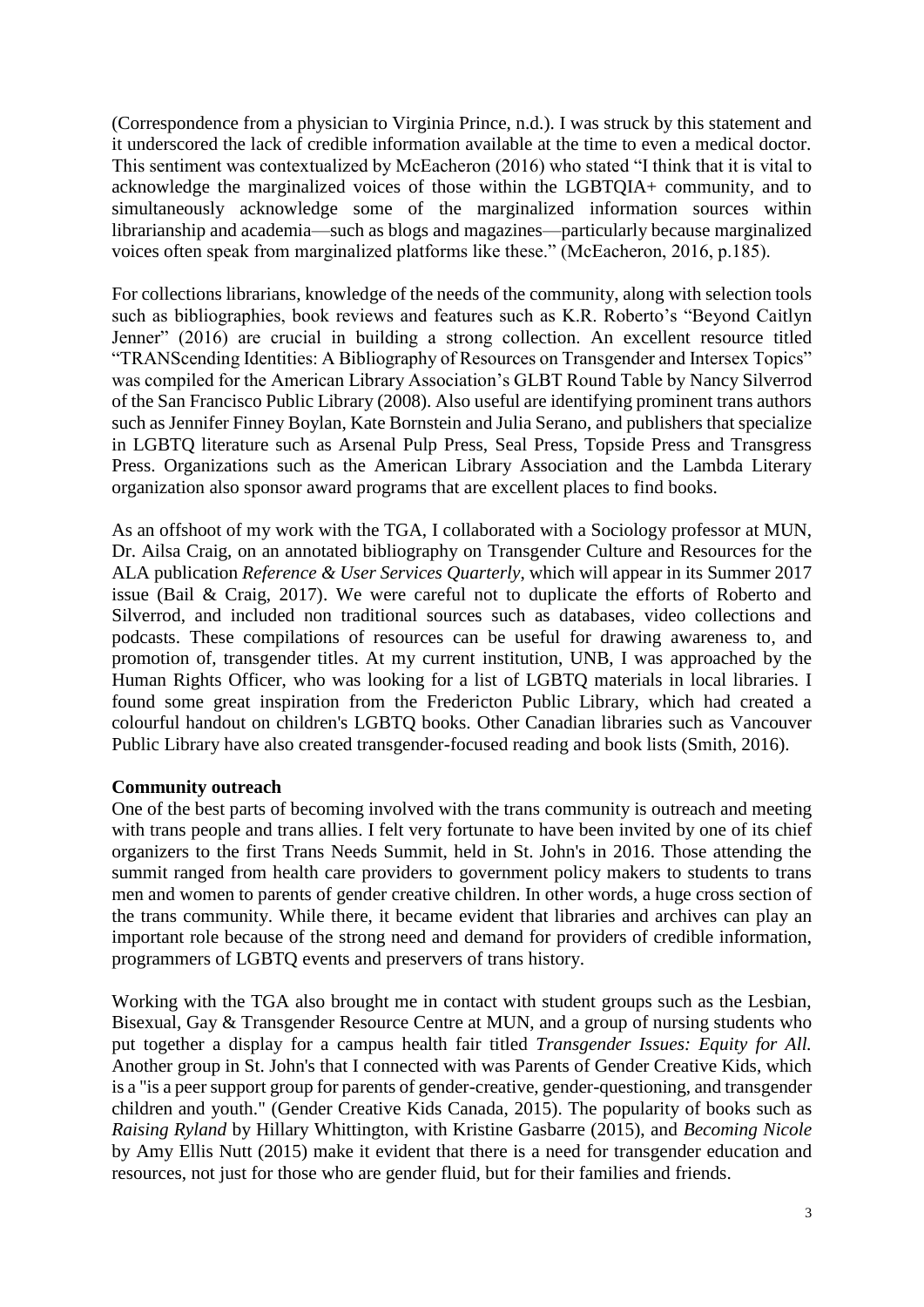At UNB, the student organization, Qmunity, meets regularly in the library, which is also home to the office of the Human Rights Officer (HRO), who serves as a mentor to the group and provides guidance regarding legal and ethical matters. This philosophical and physical link between the library and the human rights office is one that brings a lot of pride, as libraries, traditionally, have been strong champions of equitable access and service (ALA, 2008). Crum (2017) captures how important it is to provide equitable services in an interview with Martin Garner, Dean of the Library at the University of Colorado, Colorado Springs. Garner states: "For the trans community, it's important to find that same kind of welcoming experience…[t]his not only includes having books and other materials representing the breadth of the trans experience, but offering the full range of library services to this community. It can be as simple as putting your preferred pronouns on your name tag or in your email signature." As an effort to increase LGBT representation at UNB Libraries, we hope to partner with Qmunity on an upcoming promotional brochure project.

### **Event programming**

A lot of outreach efforts occur while planning an event, particularly when its comes to sponsorship and promotion. The logistics of planning and executing a library event are often involved, and require a lot of time and hard work. Thus, it's to everyone's benefit to work together, and partner up to plan and create dynamic and innovative programming. As mentioned, one of the cultural activities I helped coordinate was a reading and book signing at the Queen Elizabeth II Library for award-winning trans writer Ivan Coyote, who was in St. John's as a headliner for its annual Storytelling Festival. Representing the library, I worked with Ivan, the organizers of the festival, and the Chair of the Sociology Department, to plan the reading and serve as a co-host. Because Ivan planned to sell their books at the reading, I liaised with the MUN campus bookstore, as well (university policy mandates that any books present at events must be sold through the campus bookstore).

At the Harriet Irving Library, the previously-mentioned conference, Queer Research Day, brought together students and faculty to share their work on LGBTQ issues and themes. Along with the Faculty of Arts, the Library was a proud co-host and sponsor of the event. UNB Libraries assisted in the day's activities by providing library space for the closing keynote talk and the evening reception, hosting the TGA exhibition, presenting on the topic of libraries as social activists, and supporting the conference sessions by library representation.

Programming is not just limited to adults. There are even programs emerging that explore gender fluidity with young children, such as the Read by Queens (and Kings) program at the Winnipeg Public Library, where stories are read by drag queens and kings, along with crafts and games (CBC News, 2017). This program is part of a wave of new family-friendly queer programming, inspired by Drag Queen Story Hour, which was created by Michelle Tea and RADAR Productions to celebrate the lack of rigid gender constraints in young children and to promote positive role models (Drag Queen Story Hour, 2017).

### **Social activism and policy development**

As transgender rights grow, and awareness increases, there are, unfortunately, some groups that are not supportive. Some of these group have even initiated policies and laws that do not recognize, and even openly discriminate against the rights of trans men and women. One area where many of these battles are being waged is public restrooms. Julia Pyatetsky (2016) states in "Do Not Go Gentle into That Gender Neutral Bathroom": "It goes beyond designating a single bathroom as gender neutral, which only keeps the issue as separate but equal. This is a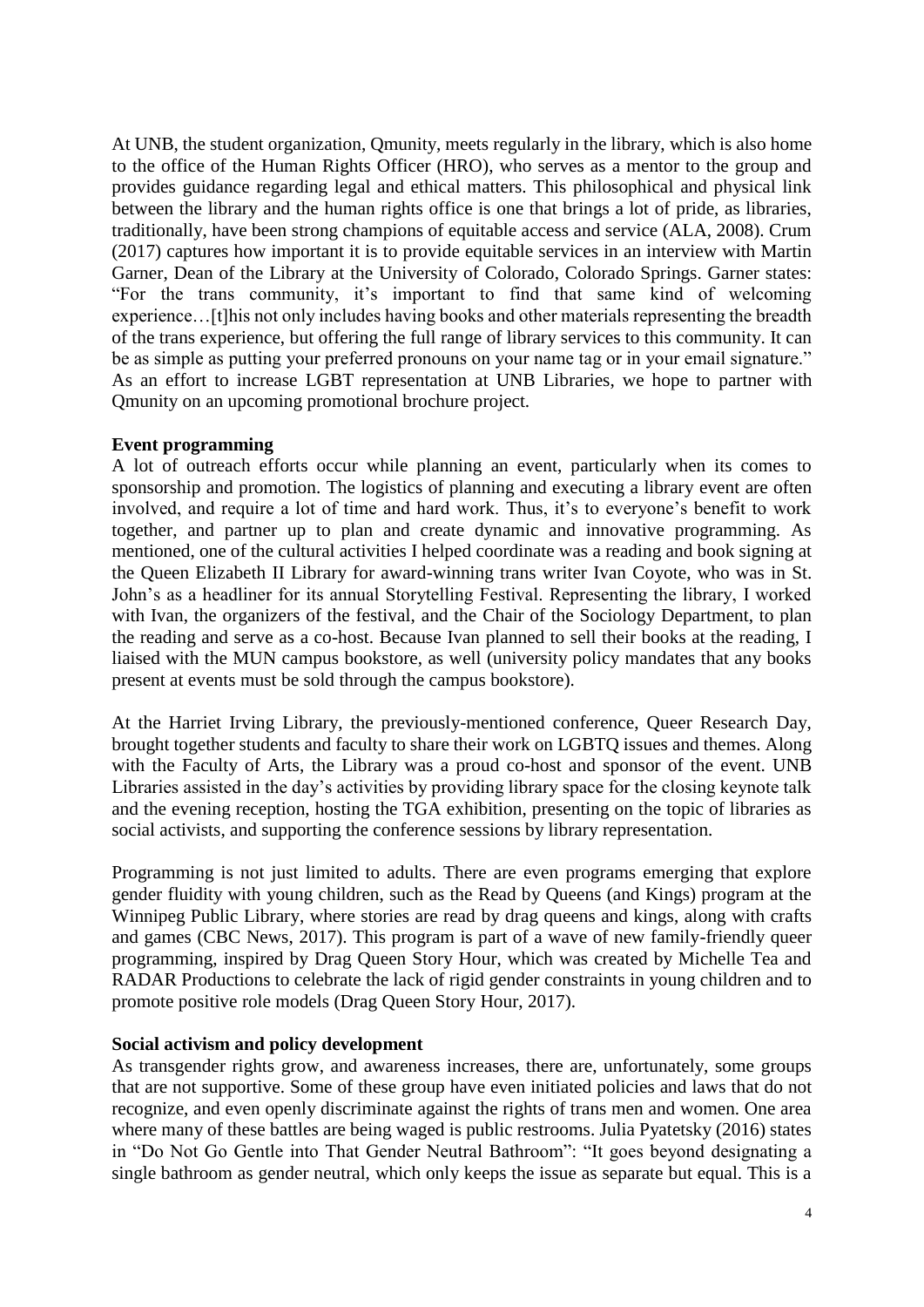civil rights issue, and libraries are at the forefront of making positive change happen." Thus, a library patron who is transgender should be free to use the restroom that aligns with his or her gender. To encourage this feeling of belonging, the Vancouver Public Library includes the statement "Trans People Welcome" on its public restrooms (Smith, 2016).

At UNB Libraries, frontline public services staff provide, when asked where the restrooms are, directions for both genders, as the rooms are located on different sides of the building. In addition, there are 2 gender-neutral and accessible bathrooms within the main library. The Human Rights Office at UNB provides gender awareness training, which I hope to incorporate here for both frontline library staff and student assistants. At MUN, I took part in a Gender Diversity workshop, which was highly useful and instructive for the information it provided on pronoun usage and trans language.

Currently, UNB is in the process of creating a preferred name policy. The library was approached by the Office of the Registrar to assist the work of the Preferred Name/Gender Identify working group, and identify any areas where the library might be requesting student names. It turns out that the library is ahead of the curve on campus, as its job application form for student assistants already asks for the preferred name of the student (versus legal name). Another area in the library where preferred name comes into play is the library-managed research repository, UNB Scholar. The metadata affiliated with the author field can be easily edited to include preferred name, if desired. The Scholarly Communications Librarian at UNB who manages the respository is conscious and sensitive to the fact that for many students who have transitioned, their birth names (sometimes referred to as "dead names") are no longer representative, and would not be appropriate to use.

### **Conclusion**

As organizations, there are many positive steps that libraries and archives can take to make trans people feel welcome and comfortable. In addition to providing safe spaces, libraries play a key role in providing access to up-to-date resources, creating trans friendly policies, and championing transgender rights and equality. By removing any possible barriers to access, libraries send a message of inclusivity and support.

#### **Acknowledgments**

Thank you to everyone involved with TGA's visit to the East Coast of Canada, including Dr. Aaron Devor (UVic), Lara Wilson (UVic), Colleen Quigley (MUN), Dr. Ailsa Craig (MUN) and Francesca Holyoke (UNB). A special thanks to ARTS 3000 student, Hannah Christine Ruff, for her insightful and thoughtful work with the materials on loan.

### **References**

American Library Association (ALA). (2008, January 22). Code of ethics. Retrieved from <http://www.ala.org/tools/ethics>

Bail, J. & Craig, A. (2017). Transgender culture and resources*. Reference & User Services Quarterly*, 56(4), 249-254.

Beiriger, A., & Jackson, R. M. (2007). An assessment of the information needs of transgender communities in Portland, Oregon. *Public Library Quarterly*, 26(1/2), 45-60. doi: 10.1300/J118v26n01\_03